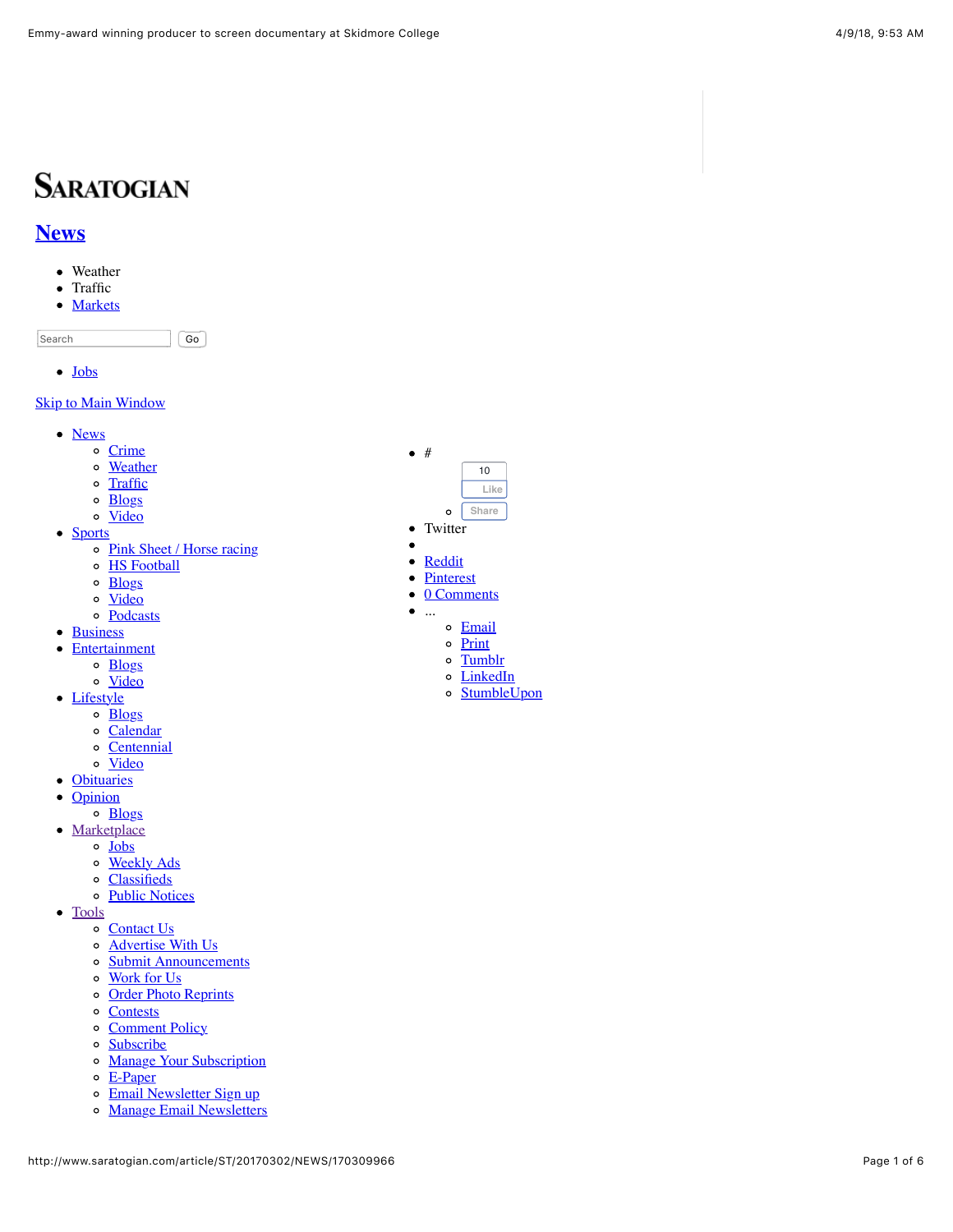- o [RSS](http://www.saratogian.com/rss)
- o [Newspapers in Education](http://www.saratogian.com/nie)
- o [Gasbuddy](http://www.saratogian.com/gasbuddy)
- [Home](http://www.saratogian.com/)  $\hat{a}^+$  $\bullet$
- News Ā

**Emmy-award winning producer to screen documentary at Skidmore College**



George Kunhardt, left and Teddy Kunhardt, are Emmy Award-winning producers. Teddy Kunhardt, a 2008 graduate of Skidmore College, returns to the Saratoga Springs campus Monday to screen his latest documentary, "Becoming Warren Buffet." Photo provided

Posted: 03/02/17, 11:57 AM EST | Updated: on 03/02/2017

#### 0 Comments

SARATOGA SPRINGS, N.Y. >> A Skidmore College graduate will return to the campus Monday to screen an HBO documentary he produced.

ADVERTISING

"Becoming Warren Buffet," produced by 2008 Skidmore graduate Teddy Kunhardt, will be shown in the Somers Room of the college's Tang Teaching Museum at 7 p.m. The screening is free and open to the public.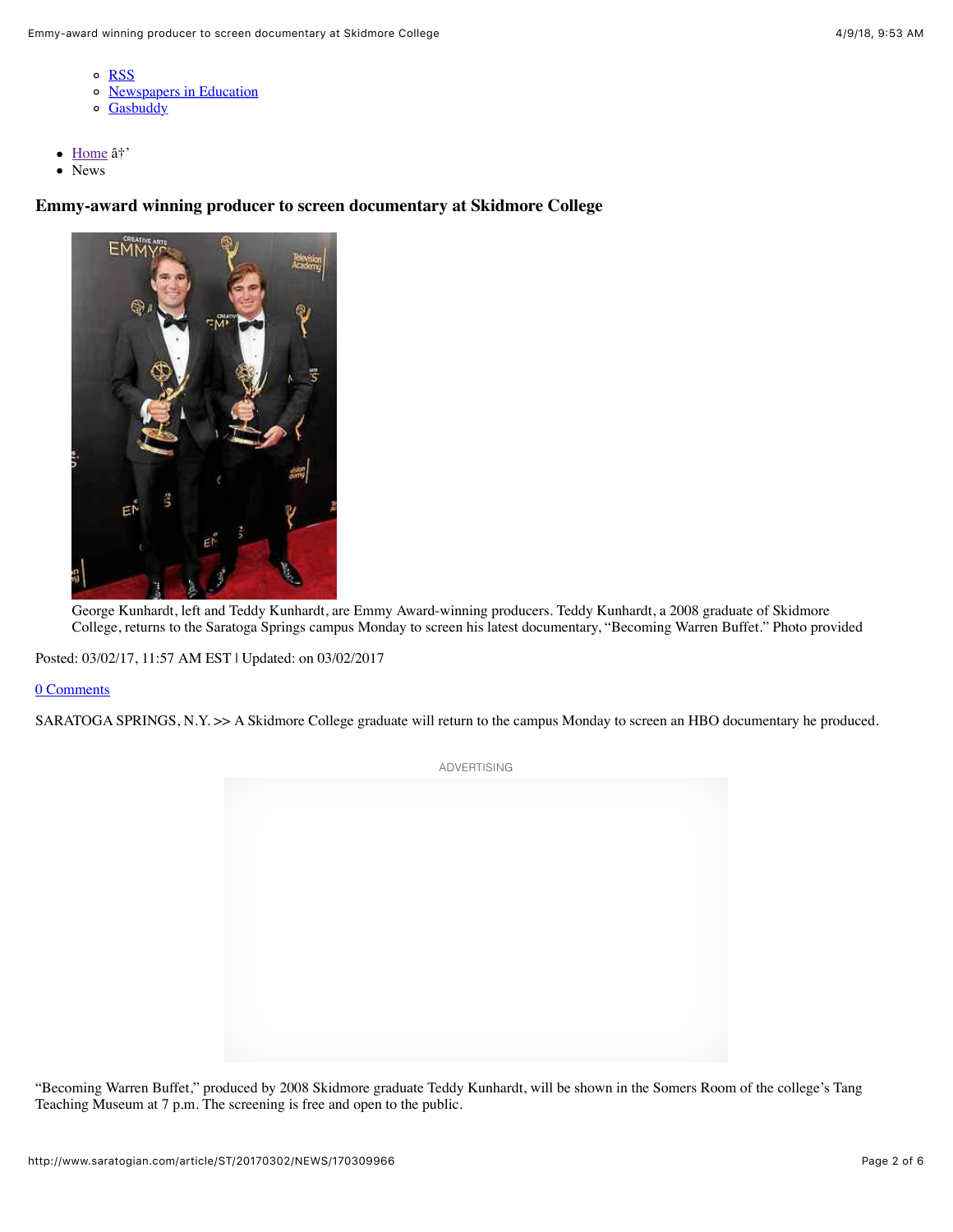Becoming Warren Buffett is a co-production of HBO and Kunhardt Films directed by Peter Kunhardt, Teddy Kunhardt's father. His brother George Kunhardt is also a producer.

Kunhardtart Films recently won an Emmy Award for "Jim: The James Foley Story," which aired last year on HBO. Two previous Kunhardt productions, "Lincoln" and "Gloria: In Her Own Words," were also nominated for Emmys.

This latest documentary focuses on Warren Buffet, the 86-year-old billionaire and owner of Berkshire Hathaway, the fourth-largest public company in the world.

The film not only reveals Buffet's humble lifestyle and self-effacing personality, but his integrity and mind, which drove him not only to become a successful businessman in the world, but also a philanthropist.

The documentary is told primarily in Buffett's own words. The film features never-before-released home videos, family photographs, archival footage and interviews with family and friends.

[Subscribe to Home Delivery for only \\$3.00 per week!](http://www.saratogian.com/allaccess) **FROM AROUND THE WEB selected for you by a sponsor**



[2018 Luxury SUVs Really Turn](http://tinytrk.com/index.php?rgid=20308&sub=$section_name$&red=vdo&obOrigUrl=true) **Heads** *Yahoo! Search*



[\[Pics\] Wife Finds Missing Husband](http://rightbrainnews.com/man-disappeared-decade-ago-wife-recognized-face-1000-miles-home/?utm_source=outbrain/&utm_campaign=3320-rbn-out-d-us-man-disappeared-decade-ago-wif_2&utm_source=outbrain&utm_medium=$origsrcid$&utm_content=$section_id$&utm_term=009f032e29ac52250a4c6374a1ba6c4829&obOrigUrl=true) After 10 Years In The Least Expected Place… *RightBrainNews*



Play This Strategy Game for 1 [Minute & See Why Everyone is](https://plarium.com/landings/en/vikings/pastoral_personalization_f002_m_prelp001?plid=108526&pxl=outbrain&PublisherID=0040f0687390c7ee311ac20dfcab768377&placement=$publisher_name$_$section_id$&clickID=$ob_click_id$&obOrigUrl=true) Addicted *Vikings*



[An Apple Engineer Designed a](http://www.businessinsider.com/this-hoodie-is-so-insanely-popular-you-have-to-wait-months-to-get-it-2013-12?obOrigUrl=true) Sweatshirt That's Disrupting American Manufacturing *Business Insider*

[The T-Shirt Of Spring Has Arrived](https://www.fastcompany.com/3059792/american-giant-spent-a-year-creating-this-t-shirt?obOrigUrl=true) *Fast Company* [See the WWII Cruiser Discovered on the Bottom of the…](https://www.aarp.org/politics-society/history/info-2018/uss-juneau-wreckage-sullivan-brothers-fd.html?cmp=SL-DSO-OUTBRAIN-DESKTAB-POLITICS-POL-MIXED-CPC-BRANDSAFE_Torpedoed+WWII+Cruiser+Discovered+at+Bottom+of+South+Pacific_009632f467bbd7c6036e3fdbc4986c730b_$section_name$&obOrigUrl=true) *AARP*



[Glasses-Wearers Are Going Crazy](http://glassesusa.7eer.net/c/414881/52849/1546?u=https%3A%2F%2Fwww.glassesusa.com%2Fblog%2F7-reasons-to-buy-glasses-online%3Faffid%3Dob-lp223&p.utm_source=outbrain&p.utm_medium=synd&p.utm_content=00e7fc3853743c9345a1c57c64155b2da2&p.utm_term=$publisher_name$_$section_name$&subid1=Top7-Ron-v1-0404_$source_id$_00e7fc3853743c9345a1c57c64155b2da2&p.utm_campaign=Top7-Ron-v1-0404&subid2=$ob_click_id$&obOrigUrl=true) Over This Website *GlassesUSA*



[Make Sure Your Bath Towels Are](https://www.healthcentral.com/slideshow/bath-linen-tips-for-psoriasis?ap=825&pb=$section_id$&obOrigUrl=true) Psoriasis-Safe! *Health Central*

#### **SPONSORED CONTENT YOU MIGHT ALSO LIKE**

[Clifton Park woman dies after being struck by vehicle](http://www.saratogian.com/general-news/20180328/clifton-park-woman-dies-after-being-struck-by-vehicle?obOrigUrl=true) [Police + Courts: April 5, 2018](http://www.saratogian.com/general-news/20180405/police-courts-april-5-2018?obOrigUrl=true)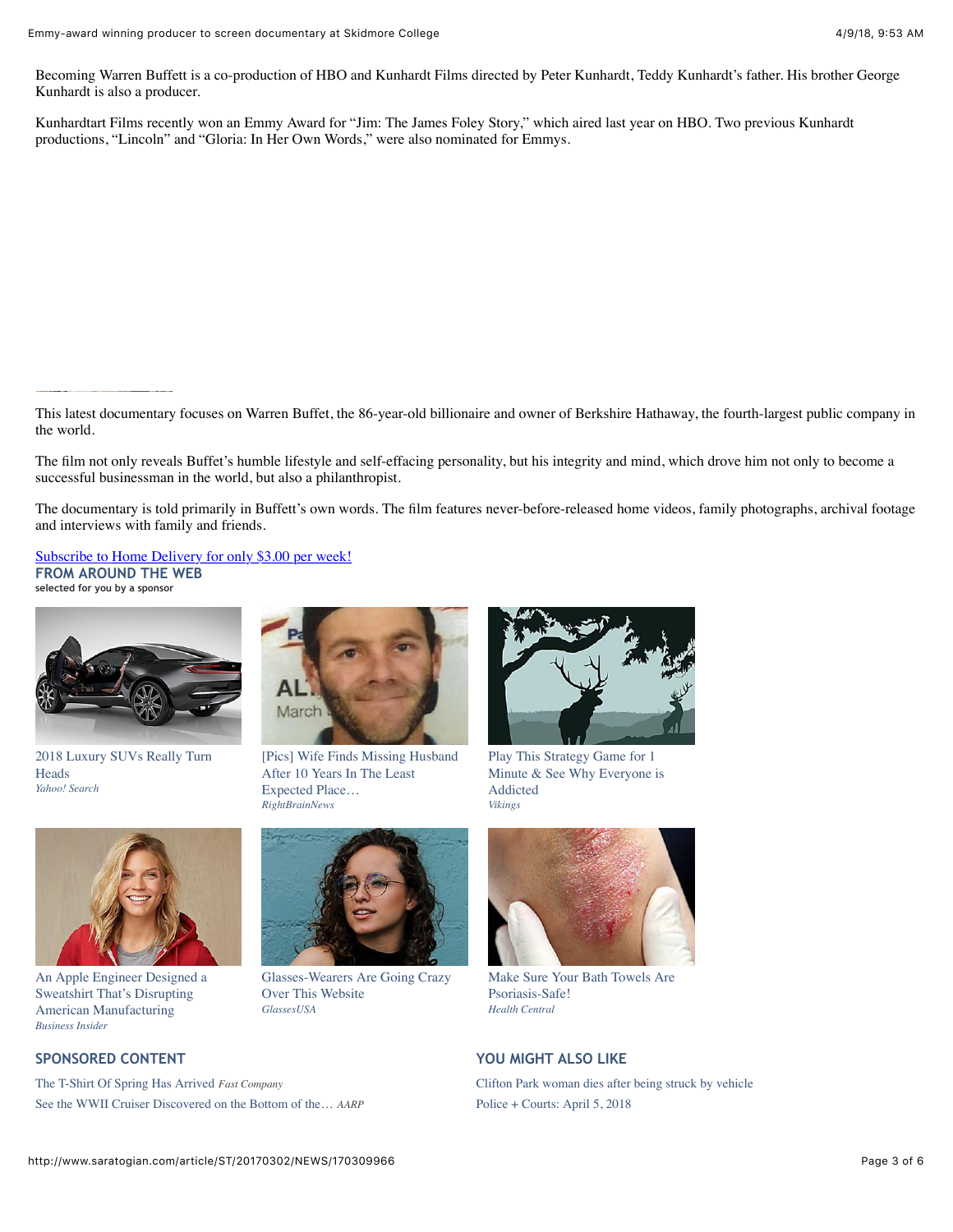#### Emmy-award winning producer to screen documentary at Skidmore College 4/9/18, 9:53 AM

[5 Self Tanners That Will Blow Your Mind](http://tanphysics.com/info/tan.php?utm_source=USA&utm_medium=OUTB&utm_campaign=GRP1-MAY18&utm_content=H248-STK020&utm_term=1141746&keyword=OUTB-MAY18-GRP1-H248-STK020&obOrigUrl=true) *Tan Physics* [It's Like eBay, But Everything Sells in 90 Seconds.](https://tophatter.com/?categories=electronics&ad_id2=4eac37&ad_creative_id=adr0008&ad_image=square4.jpg&ad_title=$TITLE$&source=outbrain&campaign=outbrain&ad_group=Desktop_Electronics_Category&ad_content=00eabd9f8f95abf102727598e4c60bfae5&ad_widget=$section_name$&obOrigUrl=true) *Tophatter* [\[Gallery\] A Letter May Reveal The Fate Of Alcatraz's…](http://www.icepop.com/escape-from-alcatraz/?utm_source=ouins&utm_campaign=00bddd06d1379562e39ffd7fbf347e394a&utm_term=$publisher_name$_$section_name$_$section_id$&utm_request=$req_id$&utm_content=newnext&utm_medium=Le_OS_IP_US_D_Alcatraz_v1_0804&obOrigUrl=true) *Ice Pop* [\[Pics\] Husband Agrees to Take Comatose Wife Off Life…](http://www.directexpose.com/comatose-wife-taken-off-life-support/?utm_source=ouins&utm_campaign=008dbd2dade4dcdc9af5b5e9676064c0a1&utm_term=$publisher_name$_$section_name$_$section_id$&utm_request=$req_id$&utm_content=newnext&utm_medium=K_OS_DE_US_D_ComatoseWife_v2_0204&obOrigUrl=true) *Direct Expose*

[Police + Courts: April 2, 2018](http://www.saratogian.com/article/ST/20180402/NEWS/180409951?obOrigUrl=true) [4 charged with DWI in separate arrests](http://www.saratogian.com/general-news/20180403/4-charged-with-dwi-in-separate-arrests?obOrigUrl=true) [Robbery at Dollar General in Schuylerville](http://www.saratogian.com/general-news/20180407/robbery-at-dollar-general-in-schuylerville?obOrigUrl=true) [Deputes: Cohoes woman used stolen credit card to buy…](http://www.saratogian.com/general-news/20180404/deputes-cohoes-woman-used-stolen-credit-card-to-buy-gas-cigarettes?obOrigUrl=true)

[Recommended by](http://www.outbrain.com/what-is/default/en)

#### **Top Stories**



**[Saratoga Race Course admission price going up](http://www.saratogian.com/general-news/20180406/saratoga-race-course-admission-price-going-up?source=topstoriesrot)**



#### **[This Week's Circulars](http://circulars.saratogian.com/?p=saratogian&chrome=nohead&postal_code=12866&locale=en&utm_source=fm&utm_medium=fm_5350&utm_term=title&utm_campaign=wishabi_1_0)**

#### **[undefined](http://www.saratogian.com/article/ST/20170302/NEWS/function%20link()%20%7B%20%20%20%20%5Bnative%20code%5D%7D?source=topstoriesrot)**



#### **[Fade to Gray: Killing the Monster](http://www.saratogian.com/opinion/20180404/fade-to-gray-killing-the-monster?source=topstoriesrot)**



#### **Join the Conversation**

View comments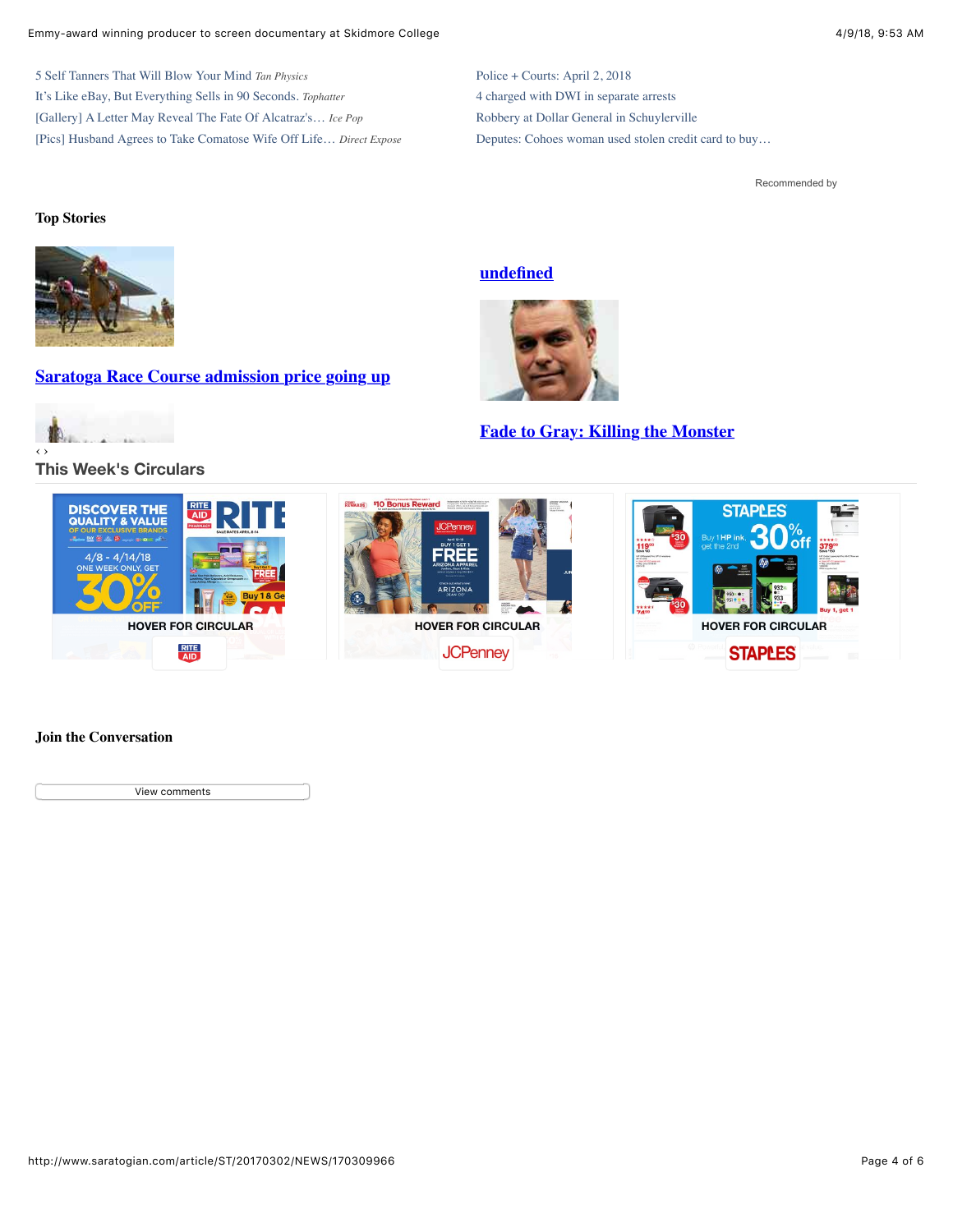#### **[MOST POPULAR](http://www.saratogian.com/popular)**  $\bullet$

 $\bullet$ 

[Day](javascript:return:false). [Week](javascript:return:false) **[News](javascript:return:false) [Sports](javascript:return:false) [Biz](javascript:return:false)** [A&E](javascript:return:false) **[Email](javascript:return:false)** 

**[Life](javascript:return:false)** 

- **[Saratoga Race Course admission](http://www.saratogian.com/general-news/20180406/saratoga-race-course-admission-price-going-up?source=most_viewed)** <u>price going up</u>
- [Power still out from high winds](http://www.saratogian.com/general-news/20180406/power-still-out-from-high-winds?source=most_viewed)
- [Police + Courts: April 5, 2018](http://www.saratogian.com/general-news/20180405/police-courts-april-5-2018?source=most_viewed)
- **[Mother of missing Ballston Spa](http://www.saratogian.com/general-news/20180407/mother-of-missing-ballston-spa-woman-honored?source=most_viewed)** woman honored
- [Robbery at Dollar General in](http://www.saratogian.com/general-news/20180407/robbery-at-dollar-general-in-schuylerville?source=most_viewed) **Schuylerville**
- **[Stefanik parts ways with Trump](http://www.saratogian.com/general-news/20180405/stefanik-parts-ways-with-trump-on-several-issues?source=most_viewed)** on several issues
- [Skidmore College receives record](http://www.saratogian.com/general-news/20180406/skidmore-college-receives-record-number-of-applications?source=most_viewed) number of applications
- [100 years ago in The Saratogian:](http://www.saratogian.com/lifestyle/20180406/100-years-ago-in-the-saratogian-april-6?source=most_viewed) April 6